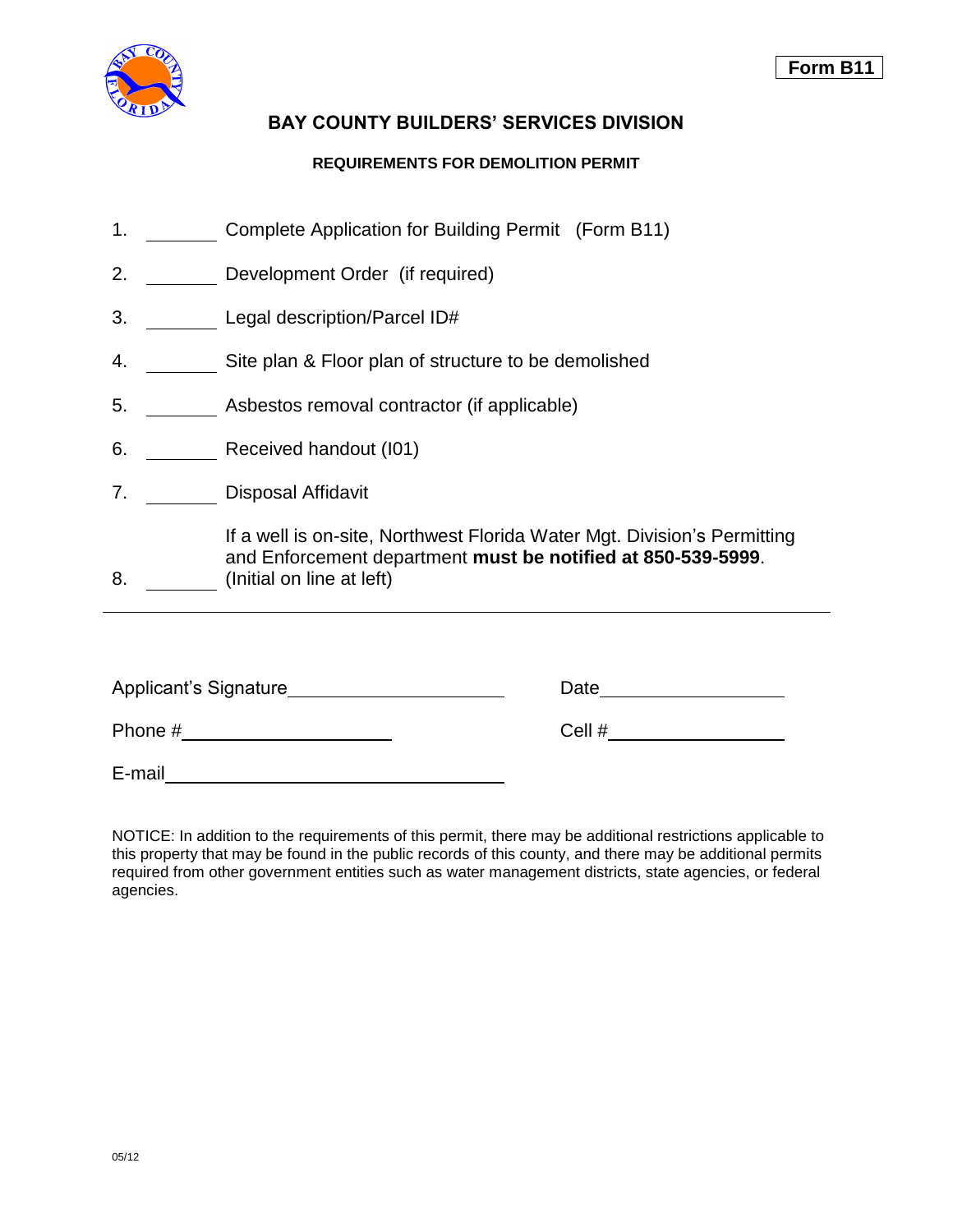

| Master Permit # |  |
|-----------------|--|
| Date:           |  |

## **APPLICATION FOR DEMOLITION PERMIT**

**Code in effect 6 th [Edition Florida Building Code](http://www2.iccsafe.org/states/florida_codes/)**

|                                              |                                                            | Commercial Projects, please list name of business:_______________________________                                                                                                                                                                                                                                                                                                                                                                                                                                                      |  |
|----------------------------------------------|------------------------------------------------------------|----------------------------------------------------------------------------------------------------------------------------------------------------------------------------------------------------------------------------------------------------------------------------------------------------------------------------------------------------------------------------------------------------------------------------------------------------------------------------------------------------------------------------------------|--|
|                                              |                                                            |                                                                                                                                                                                                                                                                                                                                                                                                                                                                                                                                        |  |
|                                              |                                                            |                                                                                                                                                                                                                                                                                                                                                                                                                                                                                                                                        |  |
|                                              |                                                            |                                                                                                                                                                                                                                                                                                                                                                                                                                                                                                                                        |  |
|                                              | State License #: Competency Card: Competency Card:         |                                                                                                                                                                                                                                                                                                                                                                                                                                                                                                                                        |  |
| <b>BUILDING INFORMATION:</b>                 |                                                            |                                                                                                                                                                                                                                                                                                                                                                                                                                                                                                                                        |  |
| Residential                                  |                                                            | Commercial Valuation of Work: \$                                                                                                                                                                                                                                                                                                                                                                                                                                                                                                       |  |
| Number of Stories                            | Number of Units                                            | Square Ft. - U.R.:                                                                                                                                                                                                                                                                                                                                                                                                                                                                                                                     |  |
|                                              | when applicable, in accordance with state and federal law. | The enforcing agency shall require each building permit for the demolition or renovation of an existing structure to contain an<br>asbestos notification statement which indicates the owner's or operator's responsibility to comply with the provisions of Section<br>469.003, Florida Statutes, and to notify the Department of Environmental Protection of his or her intentions to remove asbestos,                                                                                                                               |  |
|                                              |                                                            | If you are renovating or demolishing a commercial, industrial or government owned building or residential structures with more than<br>four units, the Federal EPA regulations concerning asbestos apply to your project. These are the asbestos rules in the National<br>Emission Standards for Hazardous Air Pollutants (NESHAP), 40 CFR 61, Subpart M. Your obligations to comply with these<br>regulations are not satisfied by meeting the requirements of the local building official to obtain a building or demolition permit. |  |
| (Signature of Owner or Contractor)           | Date                                                       |                                                                                                                                                                                                                                                                                                                                                                                                                                                                                                                                        |  |
|                                              |                                                            |                                                                                                                                                                                                                                                                                                                                                                                                                                                                                                                                        |  |
| (Signature of Notary Public - Stamp or Seal) | Date                                                       |                                                                                                                                                                                                                                                                                                                                                                                                                                                                                                                                        |  |

NOTICE: In addition to the requirements of this permit, there may be additional restrictions applicable to this property that may be found in the public records of this county, and there may be additional permits required from other government entities such as water management districts, state agencies, or federal agencies.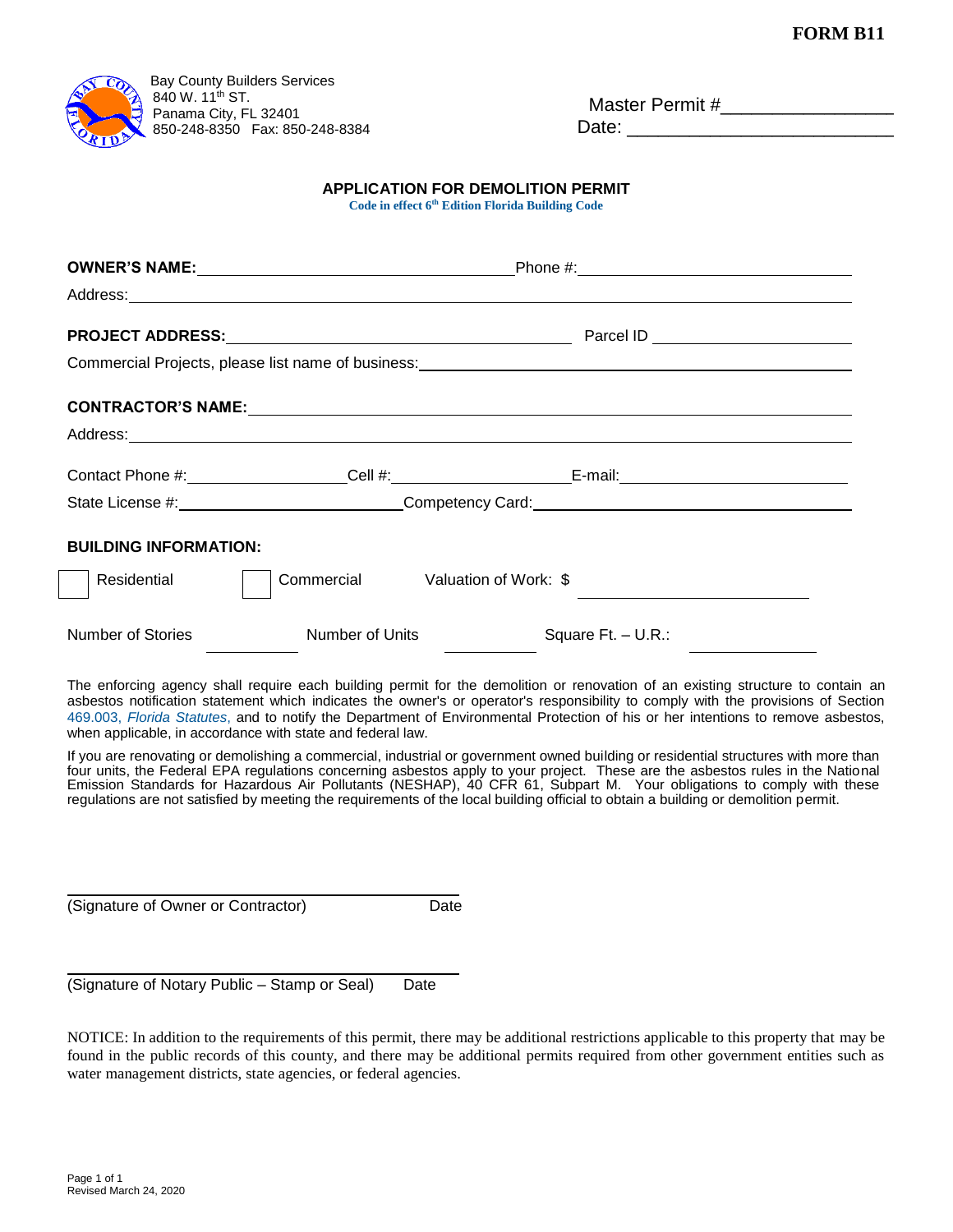

## **BAY COUNTY BUILDERS' SERVICES**

INSPECTION AFFIDAVIT FOR DEMOLITION AND DEBRIS REMOVAL

| PERMIT# __________________________                                                            |                                                                                                                                                                                                                                                                                                                                                                                                                                                                                                                                                                                                                                                                                                                                           |
|-----------------------------------------------------------------------------------------------|-------------------------------------------------------------------------------------------------------------------------------------------------------------------------------------------------------------------------------------------------------------------------------------------------------------------------------------------------------------------------------------------------------------------------------------------------------------------------------------------------------------------------------------------------------------------------------------------------------------------------------------------------------------------------------------------------------------------------------------------|
| <u>l, __________________</u><br>final inspection are required.                                | ______________, hereby certify that I have read and fully<br>understand the definition of a demolition. (489.105 For the purposes of regulation under<br>this part, the term "demolish" applies only to demolition of steel tanks more than 50 feet in<br>height; towers more than 50 feet in height; other structures more than 50 feet in height;<br>and all buildings or residences.) I understand that if any unlawful demolition occurs, this<br>application and permit will be subject to a stop work order. I understand that I am fully<br>responsible for my actions associated to this project and applicable Federal, State, and<br>County regulations. That this permit is valid for 45 days and that proof of disposal and a |
| (Please print name and circle license type)                                                   |                                                                                                                                                                                                                                                                                                                                                                                                                                                                                                                                                                                                                                                                                                                                           |
|                                                                                               |                                                                                                                                                                                                                                                                                                                                                                                                                                                                                                                                                                                                                                                                                                                                           |
| On or about (date & time) (date & time)                                                       |                                                                                                                                                                                                                                                                                                                                                                                                                                                                                                                                                                                                                                                                                                                                           |
| Demolition and debris removal work at (job site address)                                      |                                                                                                                                                                                                                                                                                                                                                                                                                                                                                                                                                                                                                                                                                                                                           |
| And (parcel ID number)<br>and the removal of materials will be disposed of in a legal manner. | I affirm the demolition will be done according to Bay County Builder Services requirements                                                                                                                                                                                                                                                                                                                                                                                                                                                                                                                                                                                                                                                |
| Signature                                                                                     |                                                                                                                                                                                                                                                                                                                                                                                                                                                                                                                                                                                                                                                                                                                                           |
| <b>STATE OF FLORIDA</b><br><b>COUNTY OF</b>                                                   | Sworn to and subscribed before me this _____________ day of ____________. 20__                                                                                                                                                                                                                                                                                                                                                                                                                                                                                                                                                                                                                                                            |
|                                                                                               |                                                                                                                                                                                                                                                                                                                                                                                                                                                                                                                                                                                                                                                                                                                                           |
|                                                                                               | Notary Public, State of Florida                                                                                                                                                                                                                                                                                                                                                                                                                                                                                                                                                                                                                                                                                                           |
|                                                                                               | (Print, type or stamp name)                                                                                                                                                                                                                                                                                                                                                                                                                                                                                                                                                                                                                                                                                                               |
|                                                                                               | <b>Commission No: Commission No:</b>                                                                                                                                                                                                                                                                                                                                                                                                                                                                                                                                                                                                                                                                                                      |
| Personally know ___ or<br>Produced Identification Produced.                                   |                                                                                                                                                                                                                                                                                                                                                                                                                                                                                                                                                                                                                                                                                                                                           |